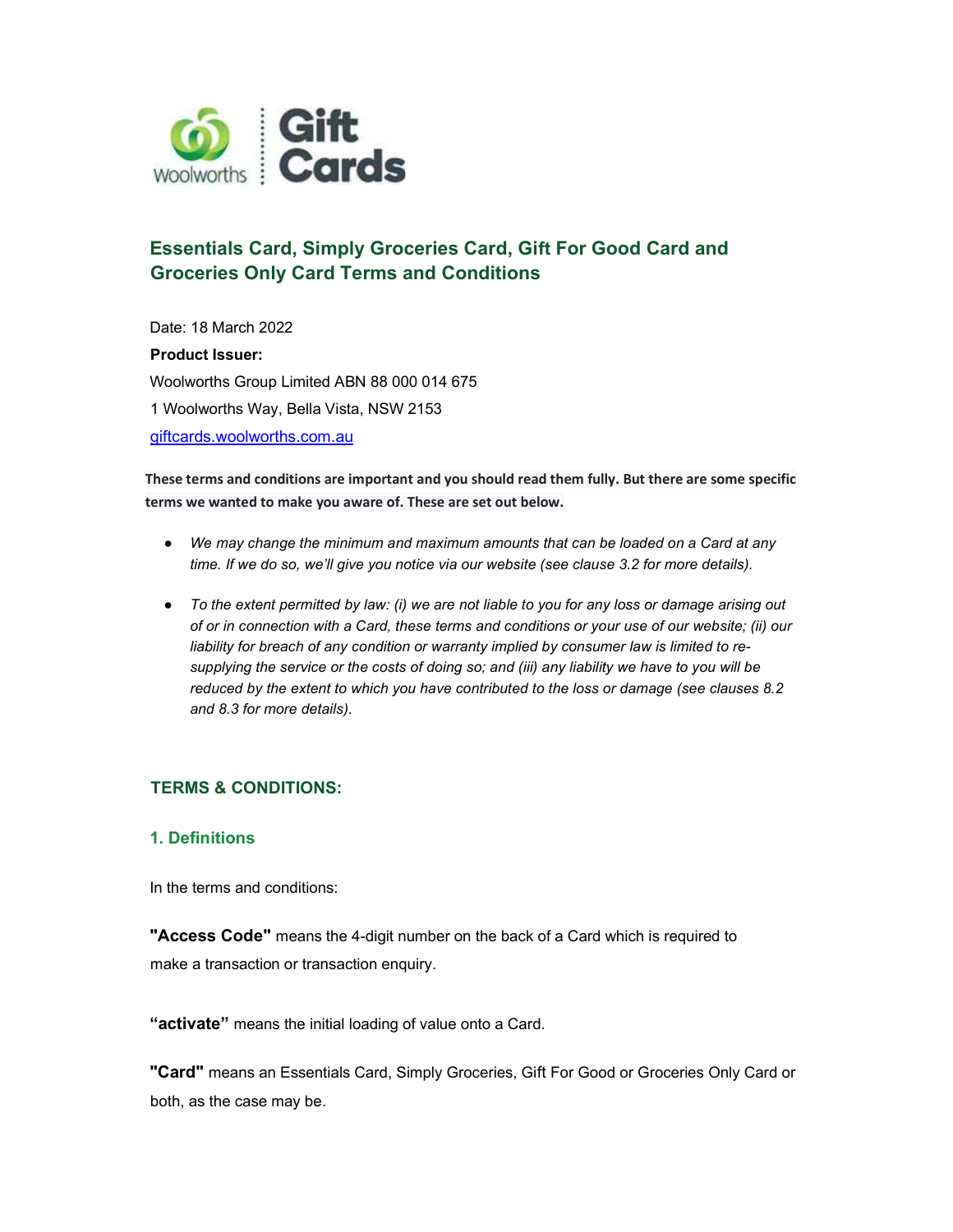"Card Balance" means the unspent value of a Card.

"Card Number" means the 19-digit number that appears on the back of a Card.

"Essentials Card" means an Essentials Card issued by us.

"Expiry Date" means:

a) for Cards purchased on or after 31 March 2017, the date on which the Card has a Redeemable value of zero;

b) for Cards purchased prior to 31 March 2017, the date being 12 months from the date of purchase of the Card, after which any remaining funds on a Card will not be available for Redemption.

"Gift For Good Card" means a Gift For Good Card issued by us.

"Groceries Only Card" means a Groceries Only Card issued by us.

# "Participating Store" means:

a) in relation to Essentials Cards, one of the stores listed on the Website as a store which accepts payment using the Essentials Card, as amended from time to time; or b) in relation to Groceries Only Cards, one of the stores listed on the Website as a store which accepts payment using the Groceries Only Card, as amended from time to time. c) in relation to Simply Groceries Cards, one of the stores listed on the Website as a store which accepts payment using the Simply Groceries Card, as amended from time to time. d) in relation to Gift For Good Card, one of the stores listed on the Website as a store which accepts payment using the Gift For Good Card, as amended from time to time.

"Redeem" means to reduce the value of your Card by using that Card to purchase goods or services, and "Redeemable", "Redeemed" and "Redemption" have corresponding meanings.

"Simply Groceries Card" means a Simply Groceries Card issued by us.

"Website" means giftcards.woolworths.com.au.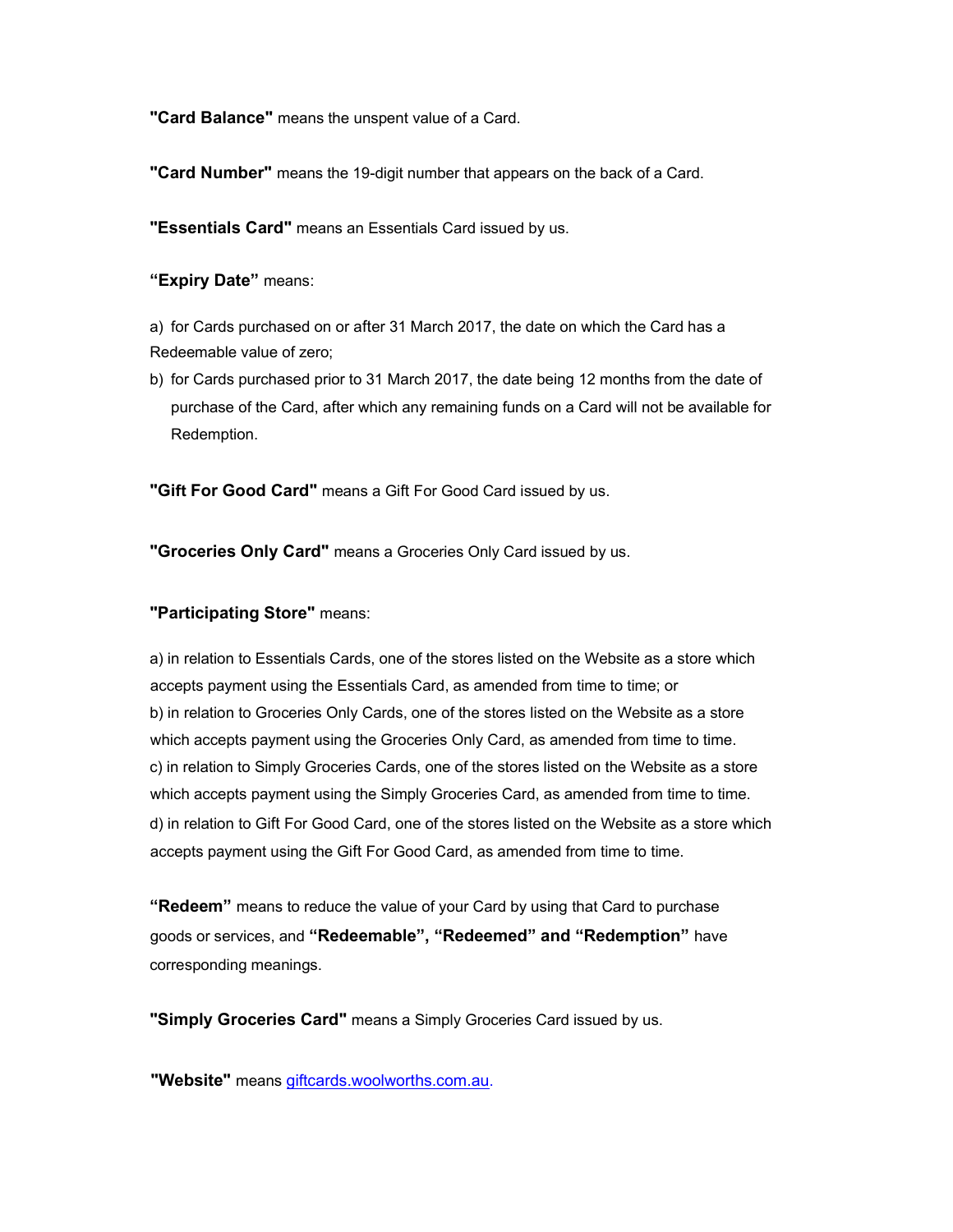A reference to "we", "us" or "our" is a reference to Woolworths Group Limited.

A reference to "you" or "your" is a reference to the person who is taken to agree to these terms and conditions under clause 2.

# 2. Agreeing to the terms and conditions

2.1 These terms and conditions apply to each Card, unless the context is such that it only applies to the Essentials Card, Simply Groceries Card, Gift For Good Card or the Groceries Only Card, as the case may be.

2.2 You agree to be bound by these terms and conditions by purchasing, activating, using, or attempting to use a Card or by making a transaction enquiry or exercising any right to Redeem value loaded on a Card.

2.3 By purchasing, activating, using or attempting to use a Card, or by making a transaction enquiry or exercising any right to Redeem value loaded on a Card, you warrant to us that you will comply with these terms and conditions and all applicable laws and that the Card will not be used in any manner that is unlawful, misleading, deceptive, unfair or otherwise harmful to consumers.

2.4 If you are giving a Card to another person, you should ensure that he or she is aware of the terms and conditions that apply to the Card and the relevant Expiry Date of the Card.

# 3.Purchasing a Card

3.1 The Cards can only be purchased online at the Website. For more information, visit the Website.

3.2 A minimum of \$5 and a maximum of \$500 can be loaded on each Card using our bulk order process. At our absolute discretion, we may change the minimum and maximum amounts that can be loaded on a Card. If we decide to do this, we will publish details on the Website.

3.3 Value loaded onto a Card is not a qualifying amount for the purposes of any offer from time to time of a discount on fuel purchases. See woolworthsrewards.com.au for full details regarding Woolworths fuel discount offers.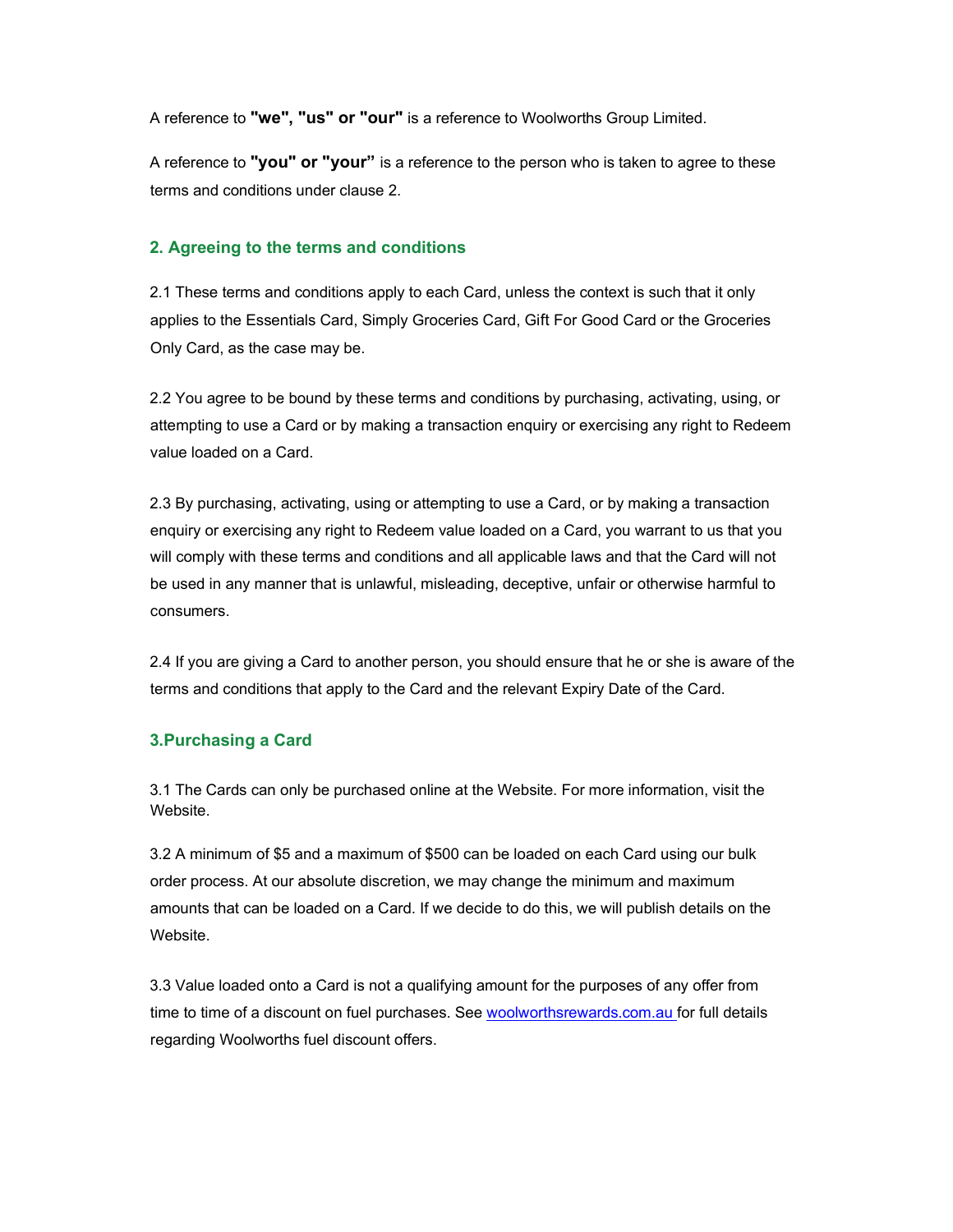3.4. Value loaded onto a Card is not a qualifying amount for the purposes of any Everyday Rewards points offered through Everyday Rewards. See woolworthsrewards.com.au for full details of the Everyday Rewards program.

3.5 There may be a delay between when you pay for a Card and when the Card is activated. During the period of delay, the Card cannot be used to make purchases or transaction enquiries.

3.6 Your Card is valid for use until the Expiry Date.

# 4.Redeeming your Card

4.1 Prior to your purchase in store, you must advise the checkout operator that you are using an Essentials Card, Simply Groceries Card, Gift For Good Card or Groceries Only Card, as the case may be.

4.2 Your Card can be Redeemed for goods and services from any Participating Store up to the value loaded onto your Card. Value Redeemed is deducted from the Card Balance of your Card.

4.3 The Cards cannot be used for purchases at stand alone photo kiosks, DVD vending machines and mobile EFTPOS terminals.

4.4 Card(s) cannot be refunded or used to obtain cash. You cannot use your Card to make a credit card payment or other transaction account deposits. Cards cannot be used towards the purchase of any gift cards sold through a Participating Store.

4.5 Resale of a Card is strictly prohibited, except with our prior written consent. If approved, Cards must not be resold for more than the purchase price. Cards that are resold in breach of this clause 4.5 will be invalid with the result that purchasers of those cards will not be able to use or redeem unspent value on their Cards.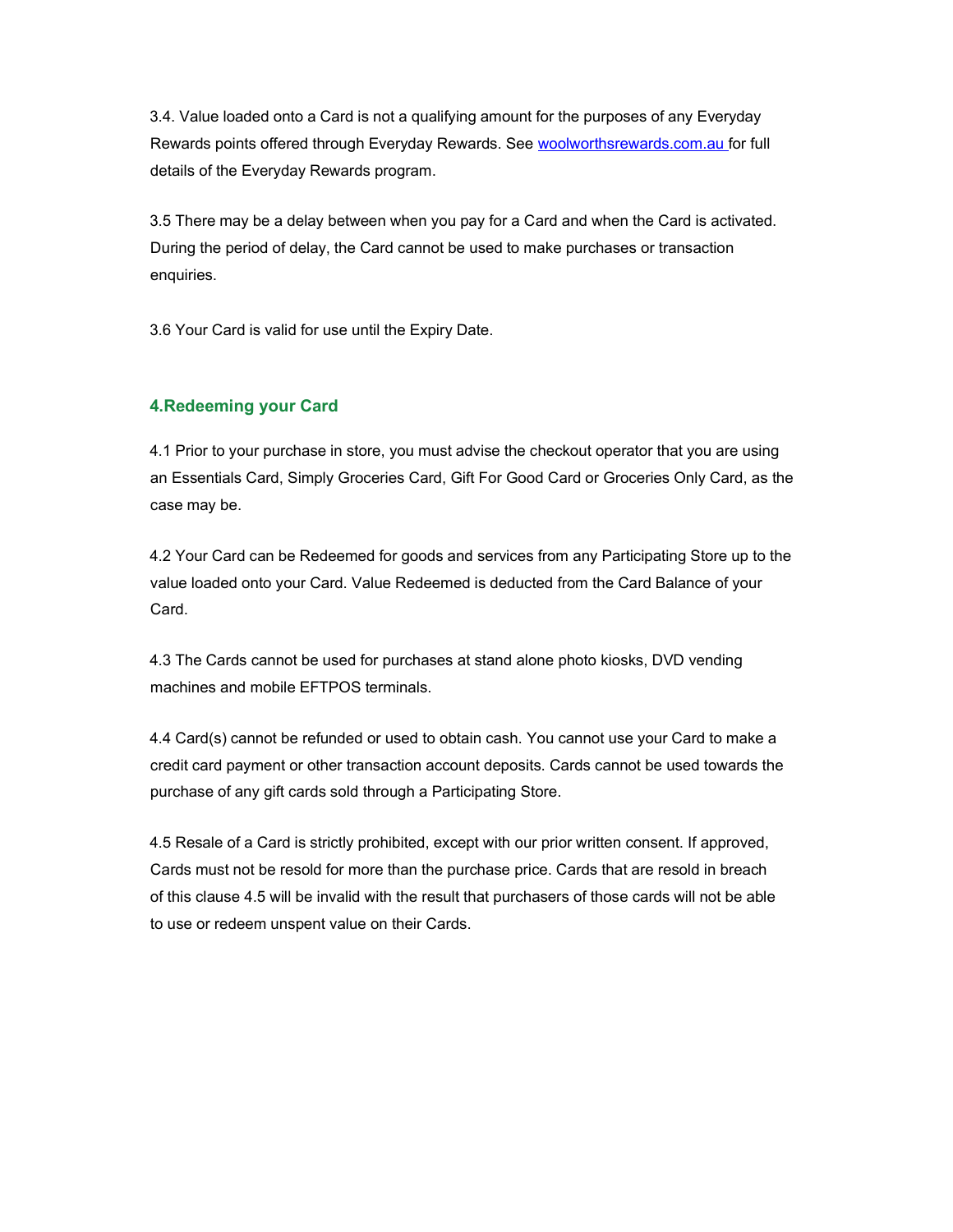4.6. In addition, you cannot use your Card to purchase:

- a) Tobacco products;
- b) Liquor;
- c) Lotto / lottery products;
- d) Donations or charity products (such as merchandise);
- e) Home brew products;
- f) Gift cards and vouchers; or
- g) Motor oils and lubricants.

4.7. Your use of a Card at a Participating Store is subject at all times to the policies (and, where applicable, other terms and conditions) of that Participating Store regarding the goods and services made available by it. For example, if you are under the age of 16, your Card cannot be Redeemed for knives or, if you are under 15, a Participating Store may not supply you with video games or other material classified as MA15+.

4.8 Where the price of the goods or services being purchased with a Card exceeds the Card Balance, you must pay the amount exceeding the Card Balance by an alternative payment method at the discretion of the relevant Participating Store.

4.9 When a credit is provided for items purchased with a Card, the credit will be provided by way of a 'Returns Card' at which point, the funds credited to that card and use of that card is governed by the Returns Cards Terms and Conditions

4.10 Once your Card has reached its Expiry Date, any unspent value cannot be used or redeemed by you.

4.11 Once your Card has reached a nil balance, it cannot be re-activated.

4.12 The Redemption of Cards is restricted to the purchase of standard retail quantities of goods.

#### 5. No recharging of Cards

5.1 After a Card has been activated, you cannot subsequently add value to it.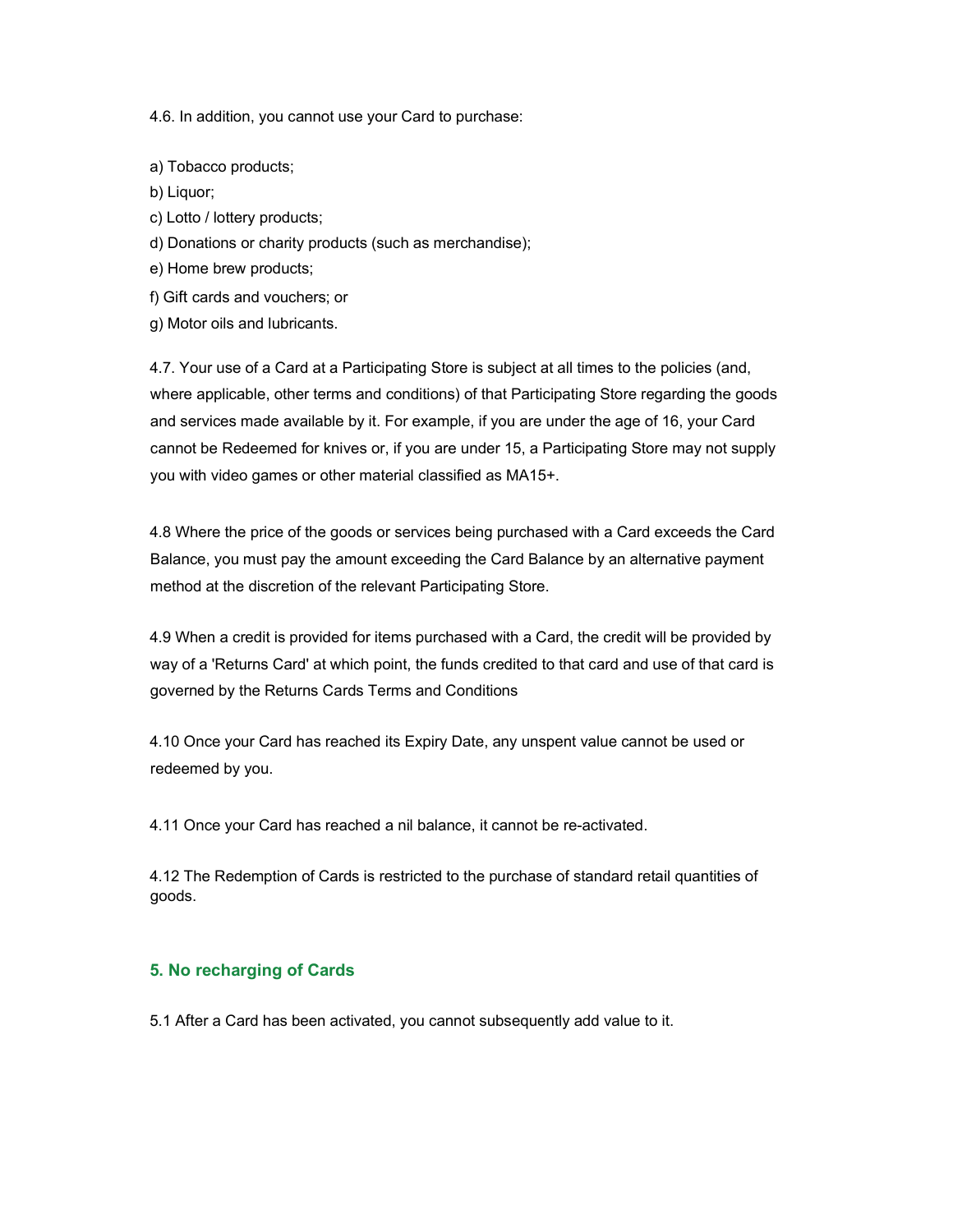## 6.Transaction enquiries

6.1 You can check your Card transaction history and Card Balance by:

a) Visiting the Website;

b) Downloading the Woolworths Money App; or

c) Calling 1300 10 1234.

6.2 To make a balance enquiry as set out above, you must provide your Card Number and Access Code when prompted.

# 7. Lost or stolen Cards

7.1 You must treat your Card like cash. If your Card is damaged, please contact the person or organisation that gave you the Card. However, we have no obligation to replace or refund value for damaged, lost or stolen or deleted Cards except where we have breached any condition or warranty implied under consumer protection legislation that cannot be excluded in these terms and conditions (for example warranties as to the exercise of due care and skill in providing services and as to fitness for purpose of materials we provide).

7.2 We reserve the right to place a stop on your Card if:

a) you report that your Card has been lost, stolen or damaged

b) we believe (or reasonably suspect) that you have used (or will use) your Card contrary

to these terms and conditions; or

c) we believe (or reasonably suspect) that there is an error with your Card.

#### 8. Liability

8.1 You are responsible for the use and safety of your Card, and are liable for all transactions made on your Card.

8.2 Subject at all times to the exceptions in clause 8.3, we are not liable to you for any loss or damage (whether direct, indirect, consequential or special) either in negligence, tort, breach of contract, breach of warranty or for any other reason or cause whatsoever, arising out of or in connection with a Card, these terms and conditions or your use of the Website, including any